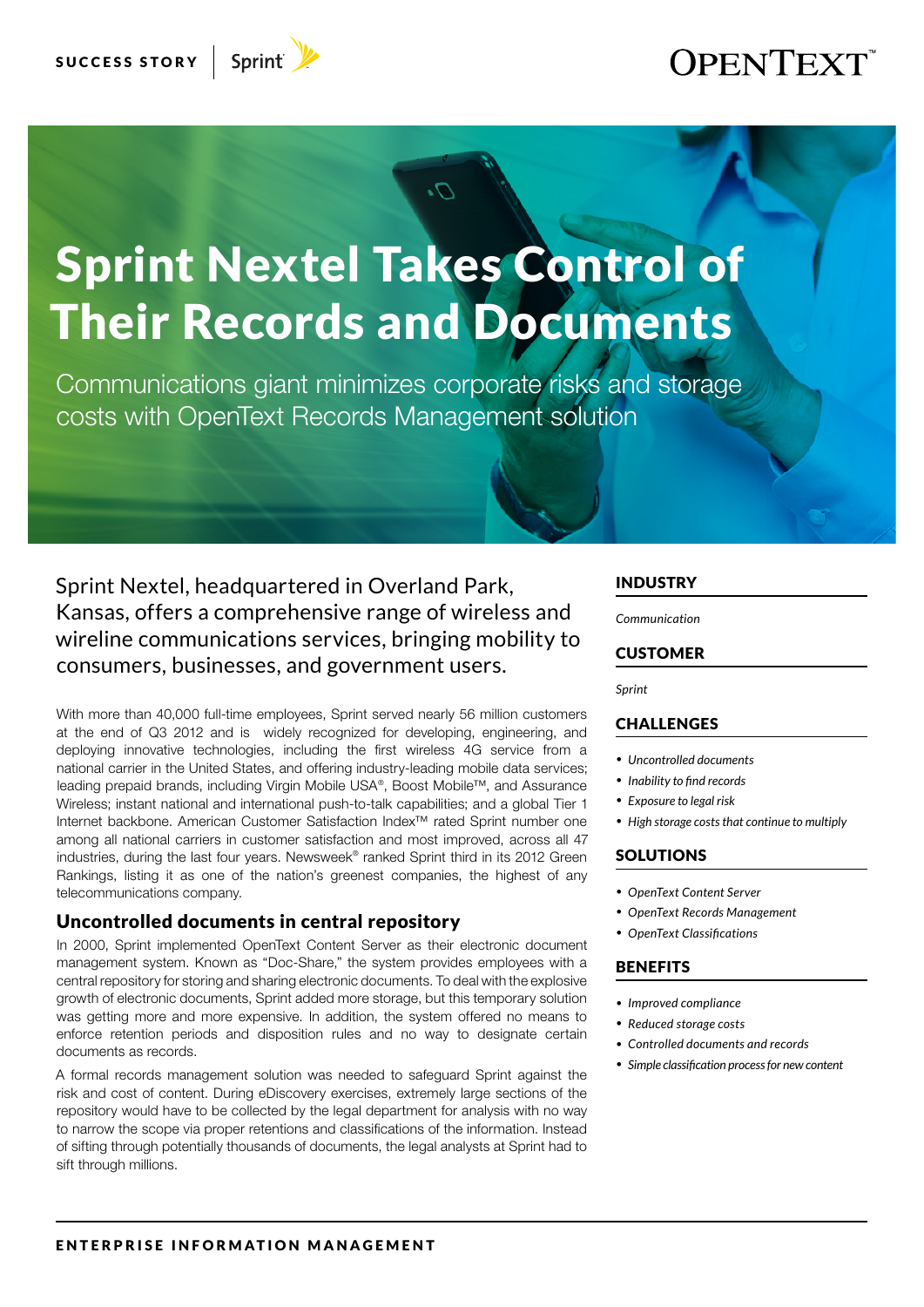

## **OPENTEXT**



*\*To play this video, you will need to have Adobe® Acrobat® version 9 or higher installed and a live internet connection.*

Scenarios such as these were driving up costs within the enterprise as well as widening the opportunity for legal problems. Sprint needed a way to enforce retention periods and to designate certain documents as records.

#### Tight integration with OpenText

"In order to make this project a success, we knew we needed a tight integration between our document management and records/ classification management tools," says Scott Granger, Manager, Intranet Portals and Content Management at Sprint. "As a longtime customer of OpenText, and since the records management module was already being used successfully to maintain the inventory of archived company records, it was a perfect match to utilize OpenText Records Management and OpenText Classifications in Doc-Share. The modules were user friendly, could be easily extended to everyone across the enterprise, and would not require a major learning curve or major involvement from the IT help desk. The OpenText solutions were the only viable way to gain control over the number of records in existence as well as those being created on a daily basis."

#### Simplifying the records classifications

A diverse team, including representatives from IT, Legal, Records Management, Corporate Communications, and HR, was created to take on this project. "We knew from the beginning that, although the records management and classifications modules were going to be implemented, they could not simply be turned on to solve the problem. There would be a lot of work to do after the tools were installed," explains Granger.

First, the team organized the almost 300 records classifications in the corporate retention schedule into "big buckets" in order to simplify identification of electronic records and to improve consistency in lifecycle management. Then, they created 11 records families, which were consolidations of existing records classifications with similar retention requirements and a similar high-level business function. The relationship of the records classifications to the records families is documented within the corporate retention schedule. "This step was imperative in simplifying the classification process for our end users," says Granger.

Record Series Identifiers (RSIs) were creat-ed within the records management system to reflect the rules governing the lifecycle of each records family. This also allowed them the option of adding more granular records classification as a sub-classification, if the end user wants to utilize the more specific records classification title or the retention rules associated with the records classification.

Only four of the records families have a "flat retention" period and use the record date in Doc-Share to calculate retention. The remaining seven have event-based retention rules that use the status date field. Since the fields automatically populate and update, the lifecycle management process is virtually transparent to the end user.

End users from each department have their own type of classifications, and they're educated on what the retention period is for whichever classification they apply to the record. "They upload their document to a specific folder and don't even realize that they just classified that document based on that folder's retention policy. This way, they don't have to select one every time they upload a document," explains Granger. Staff are also given a notification when the retention is about to come due in case they want to move it or it's a work in progress, etc.